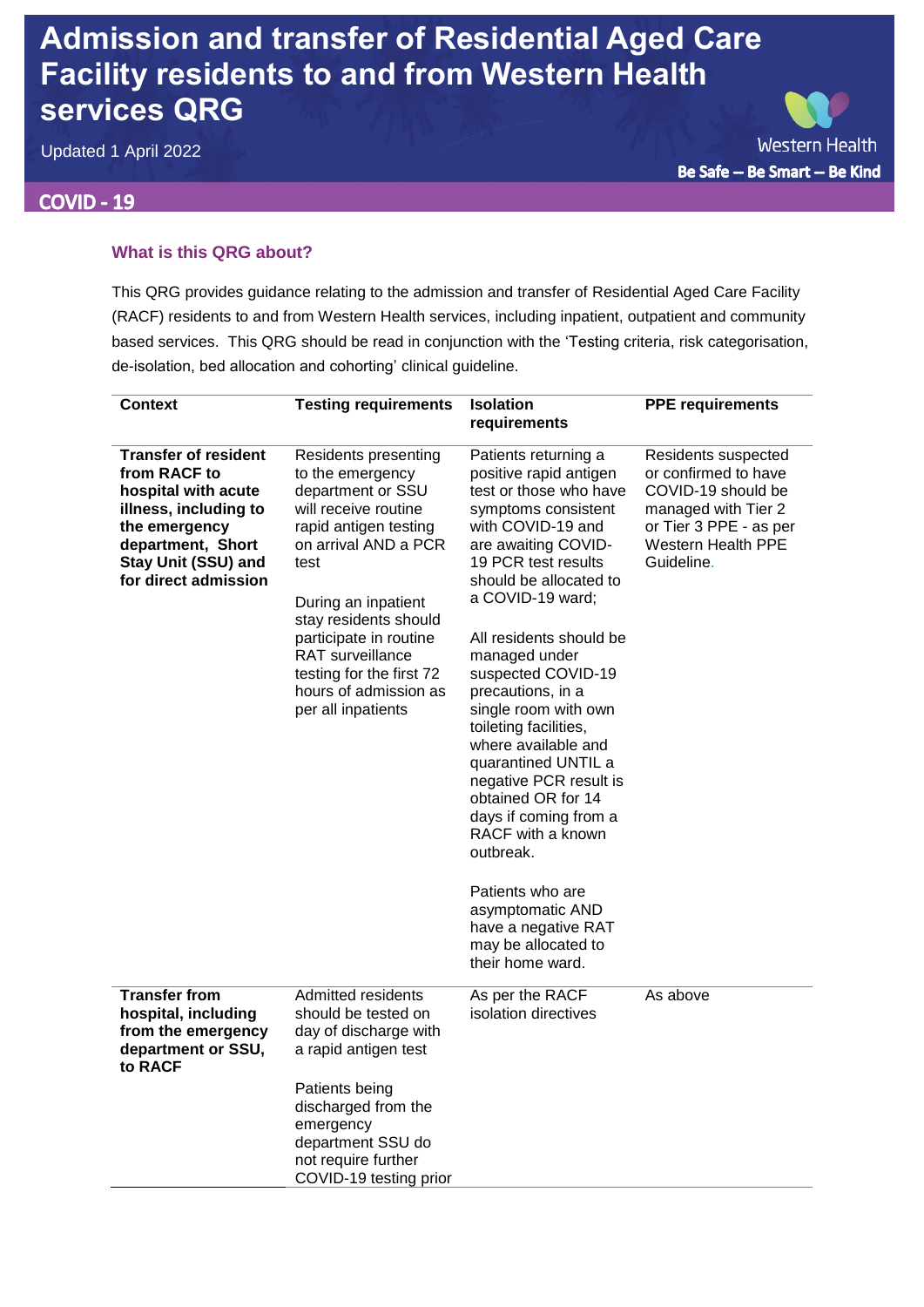|                                                                                        | to discharge (unless<br>there is another<br>indication for testing<br>such as compatible<br>symptoms or a<br>positive rapid antigen<br>test)                                                                                                       |                                                                                                                                                                                                                      |           |
|----------------------------------------------------------------------------------------|----------------------------------------------------------------------------------------------------------------------------------------------------------------------------------------------------------------------------------------------------|----------------------------------------------------------------------------------------------------------------------------------------------------------------------------------------------------------------------|-----------|
| Day procedure unit,<br>elective theatre<br>presentations,<br>dialysis, day<br>oncology | Pre-operative<br>residents: as part of<br>pre-operative<br>screening, patients<br>should receive a rapid<br>antigen test on the day<br>of surgery regardless<br>of type of anaesthesia.                                                            | Residents returning a<br>positive rapid antigen<br>test should receive a<br>further PCR test and<br>be managed under<br>COVID-19<br>precautions, in a<br>single room with own<br>toileting facilities                | As above. |
|                                                                                        | Residents who attend<br>regular weekly<br>appointments (e.g.<br>radiology, dialysis,<br>oncology) should have<br>a RAT each time they<br>attend and otherwise<br>continue with routine<br>screening between<br>appointments.                       |                                                                                                                                                                                                                      |           |
| <b>Outpatient services</b>                                                             | Residents attending a<br>single or non-regular<br>appointment/s should<br>be screened as per<br>COVID screening<br>requirements. They do<br>not need to be tested<br>unless they screen<br>positive for symptoms<br>or epidemiological<br>factors. | It is preferable that all<br>residents are cared for<br>in a single room.                                                                                                                                            | As above  |
|                                                                                        |                                                                                                                                                                                                                                                    | Residents who screen<br>positive must be<br>managed under full<br>COVID-19<br>precautions.<br><b>Consideration should</b><br>be given as to whether<br>the appointment can<br>be safely deferred to a<br>later date. |           |

## **Considerations when making a case-by-case decision to isolate or quarantine a resident**

The decision to isolate a resident must consider the physical, emotional, spiritual, social and cultural wellbeing and clinical needs of the resident, current restriction levels and rates of community transmission in the local area.